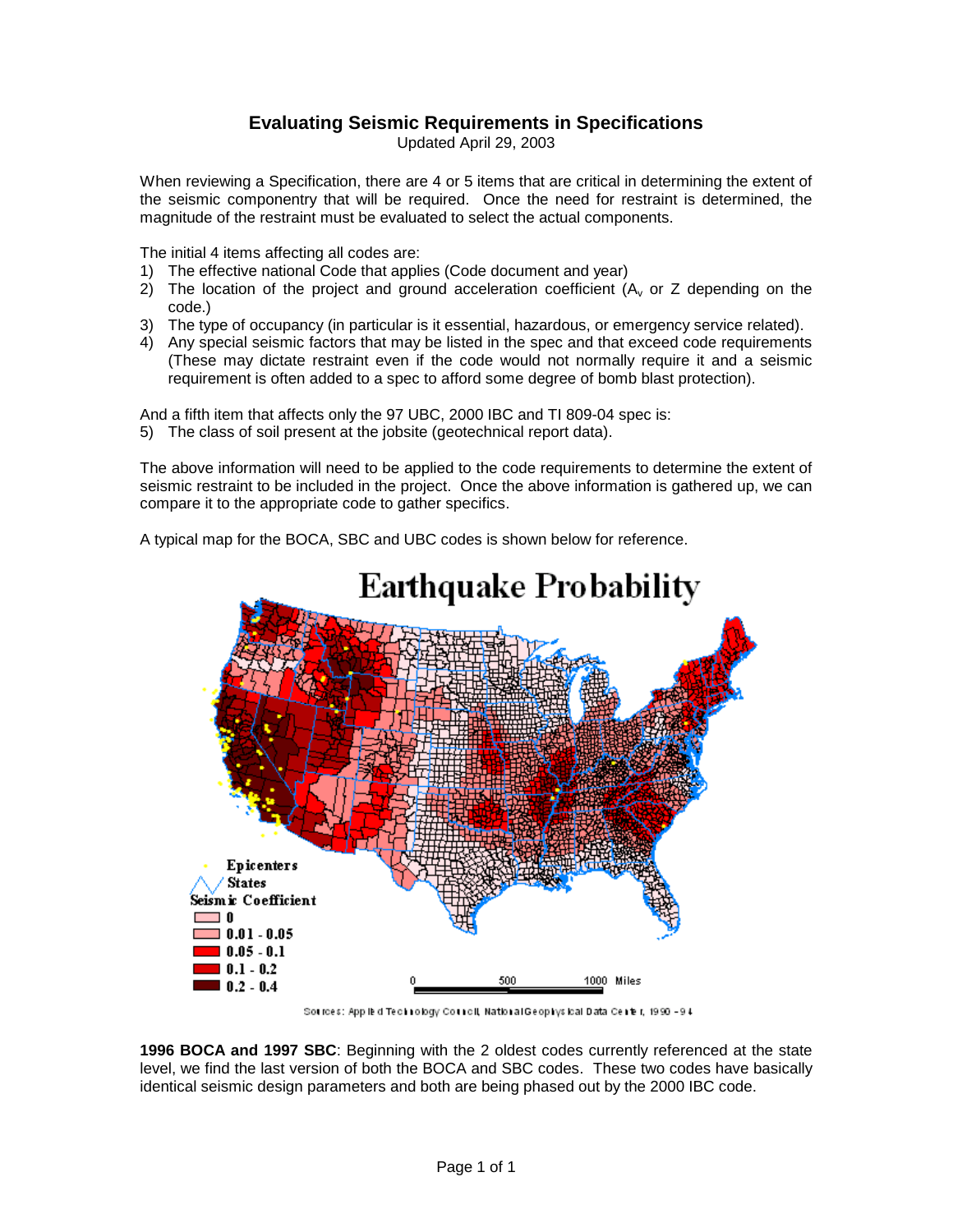Initially, review the job to see if restraint can be ruled out of the project globally.

The first step in the process is to determine the Seismic Use (or Hazard Exposure) Group. This should fall into 1 of 3 classifications.

> I – Anything not in Groups II or III. II – High occupancy structures and schools. III - Emergency, Hazardous, and Essential facilities.

Using this input and applying it to the table below along with the site ground acceleration factor, a "Performance" factor can be obtained. Equipment in buildings with a Performance factor of "A" or "B" is exempt from seismic design requirements.

| <b>Effective Peak Velocity</b> | Siesmic Hazard Exp Grp |   |   |  |
|--------------------------------|------------------------|---|---|--|
| <b>Related Accelerations</b>   |                        |   |   |  |
| $A_v < .05$                    | А                      | Α | A |  |
| U5 < A <sub>v</sub> < 10       | R                      | в | C |  |
| .1U <a<sub>v&lt;.15</a<sub>    | C                      | C | C |  |
| .15 <a<sub>v&lt;.20</a<sub>    | C                      | D | D |  |
| .ZU <a<sub>v</a<sub>           |                        |   | F |  |

Seismic Performance Factor

. In addition, Mechanical equipment in Performance category "C" buildings which fall into Seismic Use Group I occupancies and is not related to safety, emergency power, or hazardous material transfer is also exempt.

Piping does not require restraint in any seismic zone or performance category as long as it is 1) Not hazardous, and 2) mounted such that the dimension from the top of the pipe to the supporting surface does not exceed 12" and adequate flexes are included at equipment connections. In addition, 3) if the pipe is under 2-1/2" in diameter and is not in a mechanical room or if it is under 1-1/4" in diameter and is in a mechanical room, no restraint is required.

Ducting does not require restraint in any seismic zone or performance category as long as it is 1) Not hazardous, and 2) mounted such that the pendulum length from the support surface to the trapeze does not exceed 12" and adequate flexes are included at equipment connections. Also, 3) if the Duct is under 6 sq ft in area, no restraint is required.

In the BOCA and SBC codes, there is no specific equipment exemption by weight of mounting location. (If there is a requirement in the building to restrain equipment, it must all be restrained without regard to weight.)

# **Estimating Seismic forces:**

To estimate Seismic forces a performance criteria factor is required. Refer to the table below to select the appropriate factor:

The global lateral g load can be initially estimated as follows:

For hard mounted equipment – Av \* Cc \* P

For resilient mounted equipment at grade – Av \* Cc \* P

For resilient mounted equipment above grade  $-2$ \* Av \* Cc \* P

The total lateral load would then be the equipment weight multiplied by this final factor.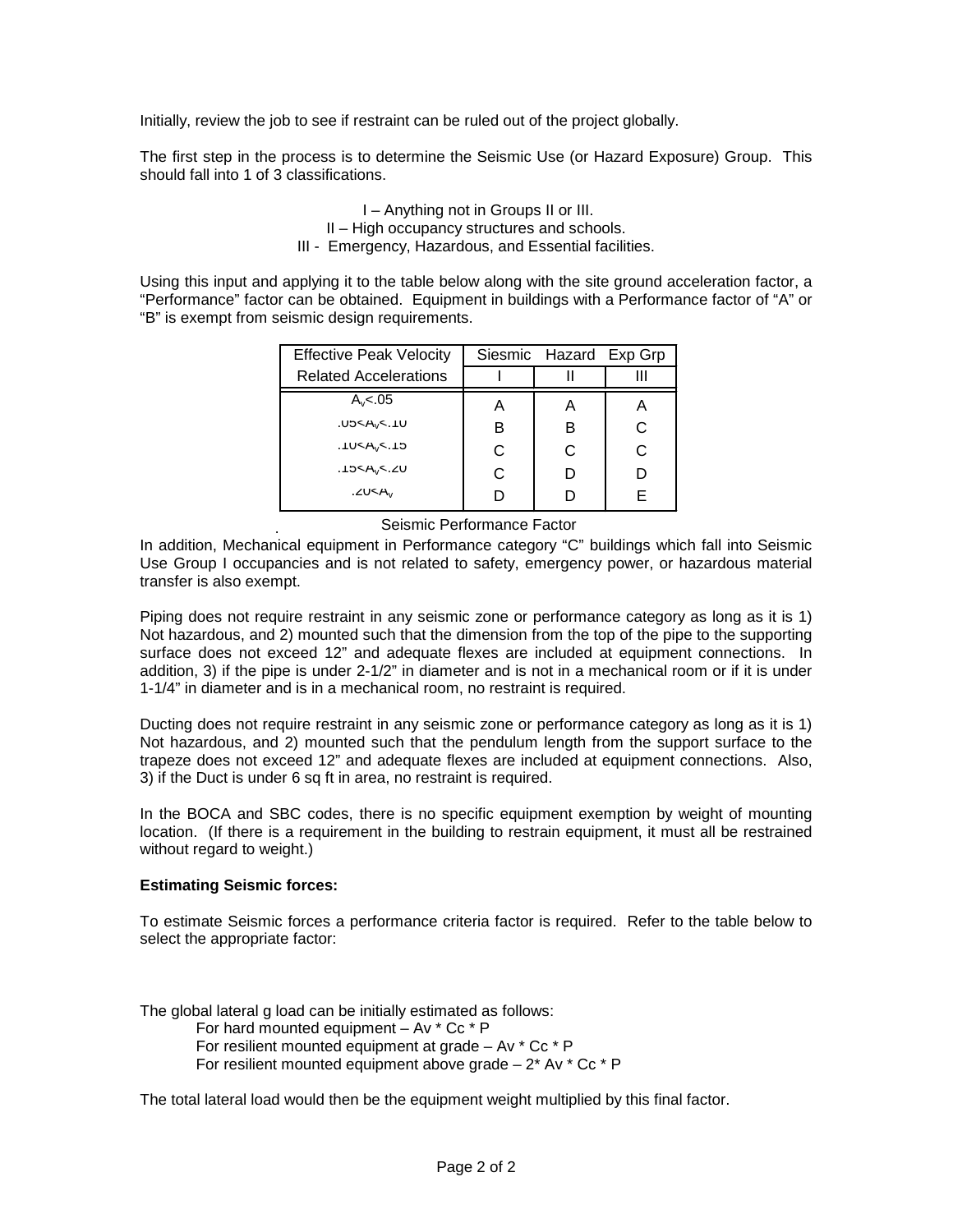For restraint load estimates

Worst case lateral load is:

The total lateral load / number of restraints \* 2

Worst case vertical load is:

For horizontal  $g < .25$ , vertical load is 0

For .25 < horizontal  $g < .5$ , vertical load is .5  $*$  horizontal load

For . 5 < horizontal g < .75, vertical load is equal to the horizontal load

For horizontal  $g > 1.0$ , vertical load is 2  $*$  horizontal load

| Mech / Elec component or system                                                                              | Cc   |     | P             |     |
|--------------------------------------------------------------------------------------------------------------|------|-----|---------------|-----|
|                                                                                                              |      |     | Ssmc Hzrd Grp |     |
|                                                                                                              |      |     | Ш             | Ш   |
| Fire protection equip and systems                                                                            | 2.0  | 1.5 | 1.5           | 1.5 |
| <b>Emergency or standby Electrical systems</b>                                                               | 2.0  | 1.5 | 1.5           | 1.5 |
| <b>General Equipment</b>                                                                                     | 2.0  | 0.5 | 1.0           | 1.5 |
| A) Boilers, furnaces, incinerators, water htrs and other equipment utilizing combustible                     |      |     |               |     |
| energy sources or high-temperature energy sources                                                            |      |     |               |     |
| B) Communication systems                                                                                     |      |     |               |     |
| C) Electrical bus ducts and primary cable systems suspended further than 12" from                            |      |     |               |     |
| supporting surface or 2-1/2" or more inside diameter                                                         |      |     |               |     |
| D) Electrical motor control centers, motor control devices, switchgear, transformers and<br>unit substations |      |     |               |     |
| E) Reciprocating or rotating equipment                                                                       |      |     |               |     |
| F) Tanks, heat exchangers and pressure vessels.                                                              |      |     |               |     |
| Manufacturing and process machinery                                                                          | 0.67 | 0.5 | 1.0           | 1.5 |
| Pipe systems                                                                                                 |      |     |               |     |
| A) Gas and high-hazard piping                                                                                | 2.0  | 1.5 | 1.5           | 1.5 |
| B) Fire suppression piping                                                                                   | 2.0  | 1.5 | 1.5           | 1.5 |
| C) Other pipe systems                                                                                        | 0.67 | 0.5 | 1.0           | 1.5 |
| <b>HVAC</b> ducts                                                                                            | 0.67 | 0.5 | 1.0           | 1.5 |
| Electrical panel boards                                                                                      | 0.67 | 0.5 | 1.0           | 1.5 |
| Lighting fixtures<br>(Cc for pendulum fixtures must be 1.5)                                                  | 0.67 | 0.5 | 1.0           | 1.5 |

For general guidance, when restraint is required with these codes, FHS and FLSS isolators as well as  $\frac{1}{4}$ " restraint cables will work in virtually all zones and with most equipment types. If attached to concrete in higher seismic zones, load spreader plates will almost certainly be required.

For non-hazardous piping and ductwork, a reasonable estimate of the restraints required is (for piping) the total length of restrained pipe divided by 25 and (for ductwork) the total length of restrained duct divided by 20. For hazardous systems, the values would be about 2/3 of the above.

**1997 UBC**: The 97 UBC code is considerably more complex than are the BOCA and SBC codes. This code introduces soil factors, equipment elevation and fault proximity into the equation.

When determining the seismic requirements, the first step as with BOCA and SBC, is to review the job to see if restraint can be ruled out of the project globally. The 97 UBC code contains only one global exclusion. This indicates that all components in buildings constructed in seismic zones 2 and higher must be designed. By exclusion, that indicates that components in all buildings constructed in Seismic Zone 1 (Z < .075) need not be reviewed.

The 97 UBC contains an exclusion for equipment weighing 400 lb or less and which is floor or roof mounted. This exclusion indicates that, when confronted by this equipment, it need only be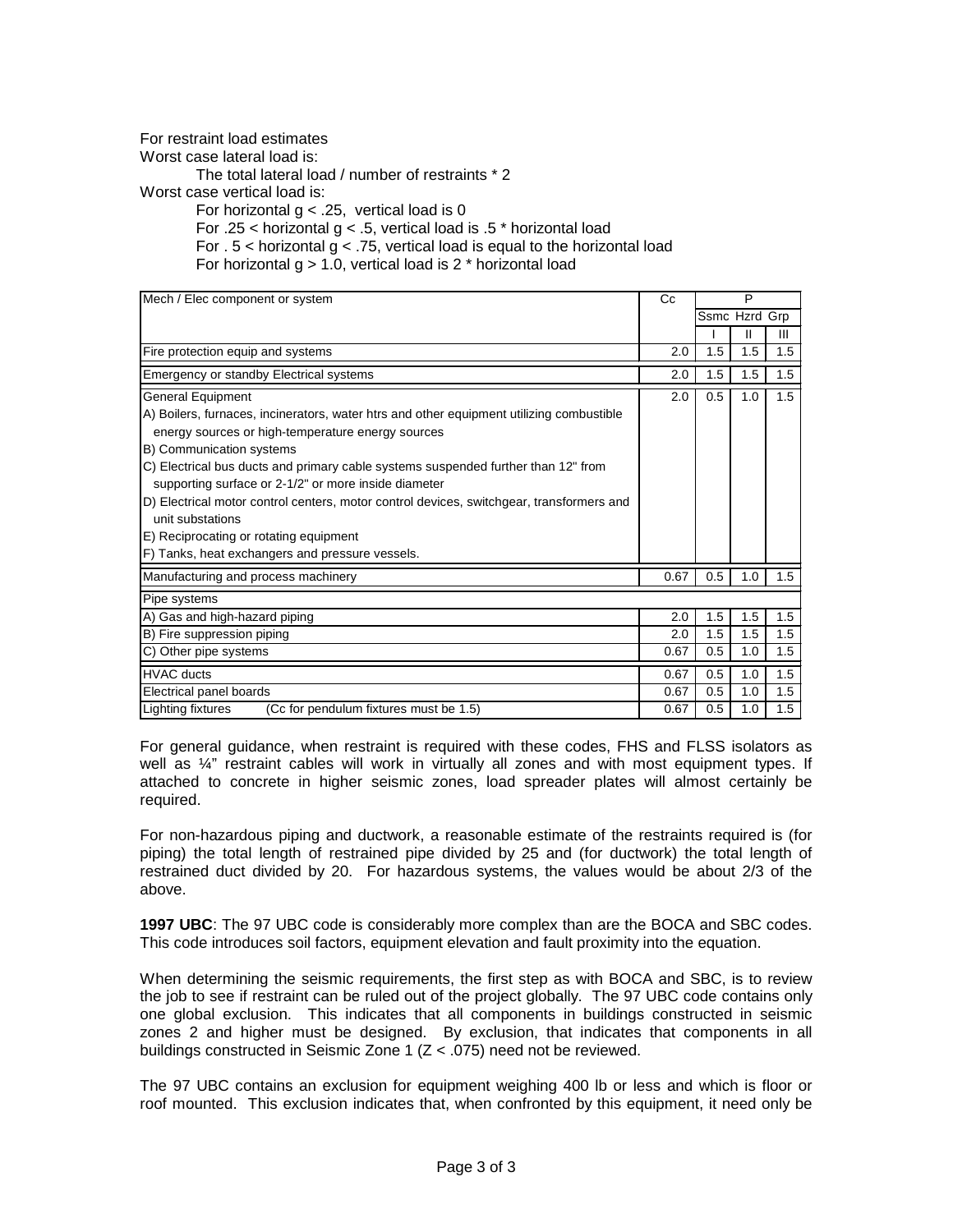restrained in the manner normally recommended for general applications by the equipment manufacturer. No engineering support documentation is required to substantiate the design and no special components are required.

Piping does not require restraint in any zone as long as it is 1) Not hazardous, and 2) mounted with a swivel type connection such that the dimension from the top of the pipe to the supporting surface does not exceed 12" and adequate flexes are included at equipment connections.

Ducting does not require restraint in any seismic zone or performance category as long as it is mounted with a swivel type connection such that the pendulum length from the support surface to the trapeze does not exceed 12" and adequate flexes are included at equipment connections.

Raceways do not require restraint in any seismic zone or performance category as long as they are mounted with a swivel type connection such that the pendulum length from the support surface to the raceway does not exceed 12" and adequate flexes are included at equipment connections.

Although not in the code, it is accepted practice to not restrain piping outside of mechanical rooms that is under 2-1/2" in diameter or ductwork that is under 6 sq ft in area. This is referenced in the SMACNA guidelines and these guidelines have been accepted by the UBC as meeting code compliance. These can be excluded if SMACNA is referenced in the spec.

# **Estimating Seismic forces:**

To begin with, the basic ground motion acceleration  $(C_a)$  must be determined. This requires the following input.

- 1) The site ground acceleration coefficient (z). This will range from .075 to .4 depending on location.
- 2) The site soil classification (Hard Rock-"Sa", Rock-"Sb", Dense Soil-"Sc", Stiff Soil- "Sd", Soft Soil-"Se", and Other-"Sf"). If unknown, use "Sd".
- 3) If the site ground acceleration coefficient  $(z)$  is .4, then the proximity to the nearest active fault is required. Fault maps can be pulled up on the internet to help in this task. If the Fault is greater than 10 km, it is a non-issue. If less than 10 km, the distance in km should be estimated.
- 4) If the site ground acceleration coefficient (z) is .4, then the seismic source type must be identified. "A" – Faults that are capable of producing large magnitude earthquakes and that have a high rate of seismic activity. "C" – Faults not capable of producing large magnitude earthquakes and that have a relatively low rate of seismic activity. "B" – All other faults.

Step one in determining the design ground acceleration is to use the table below along with the proximity and source type information to determine the factor  $N_a$ .

| Near Source Factor $(N_a)$ |                                                |    |  |  |  |  |
|----------------------------|------------------------------------------------|----|--|--|--|--|
|                            | <b>Closest Distance to know Seismic Source</b> |    |  |  |  |  |
| Seismic Source Type        | $\leq$ 2 km<br>$>= 10 km$<br>5 km              |    |  |  |  |  |
|                            | 15                                             | 19 |  |  |  |  |
|                            | 1 3                                            |    |  |  |  |  |
|                            |                                                |    |  |  |  |  |

Linear Interpolation for distance is permitted

Using the N<sub>a</sub> determined above, the basic ground motion acceleration ( $C_a$ ) can be determined from the table below: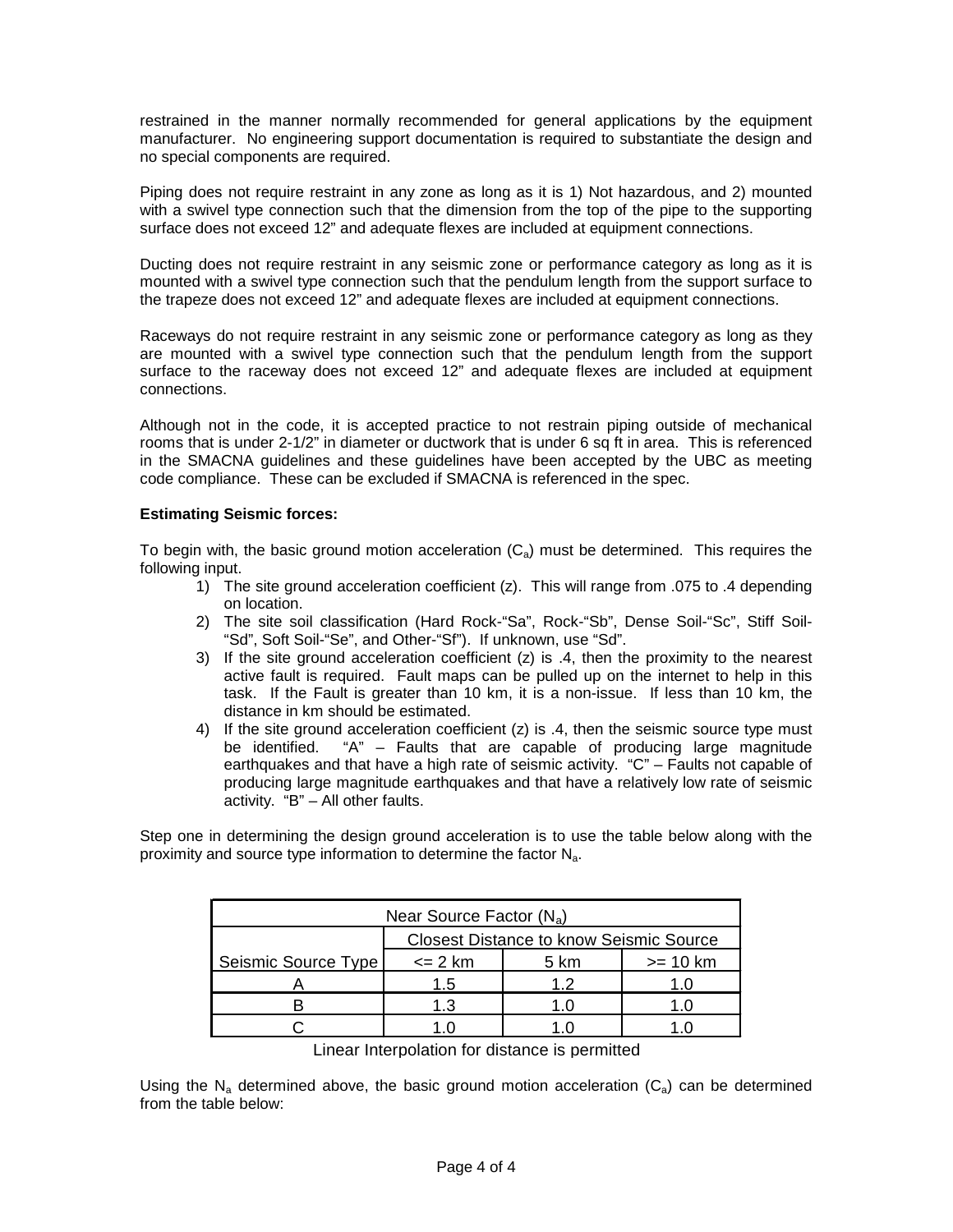| Seismic Coefficient C <sub>a</sub> |                                                   |            |                        |           |           |
|------------------------------------|---------------------------------------------------|------------|------------------------|-----------|-----------|
|                                    |                                                   |            | Seismic Zone Factor, z |           |           |
| Soil Profile Type                  | $z = 0.075$                                       | $z = 0.15$ | $z = 0.2$              | $z = 0.3$ | $z = 0.4$ |
| Sa                                 | 0.06                                              | 0.12       | 0.16                   | 0.24      | $0.32N_a$ |
| Sb                                 | 0.08                                              | 0.15       | 0.20                   | 0.30      | $0.40N_a$ |
| Sc                                 | 0.09                                              | 0.18       | 0.24                   | 0.33      | $0.40N_a$ |
| Sd                                 | 0.12                                              | 0.22       | 0.28                   | 0.36      | $0.44N_a$ |
| Se                                 | 0.19                                              | 0.30       | 0.34                   | 0.36      | $0.36N_a$ |
| Sf                                 | <b>Site Specific Geotechnical Report Required</b> |            |                        |           |           |

This factor now has to be tailored to individual equipment types, mountings and locations in the building structure. In order to do this, some specifics are required on the equipment.

- 1) Equipment Type (what is it?)
- 2) Importance factor of Equipment
- 3) Roof Elevation of Building  $(h_r)$
- 4) Elevation of equipment mounting point in Building  $(h_x)$
- 5) Is the Equipment Isolated
- 6) Is the Equipment anchored to concrete?

The Importance factor  $I_p$  for a piece of equipment is 1.5 if the equipment is essential to the continued operation of essential or hazardous services (whether or not the building itself is essential). Otherwise it is 1.0.

For a particular piece of equipment (ignoring anchorage for the moment), the maximum effective seismic design acceleration is:

 $4 * C_a * I_p$ 

If the value of the following equation is less, it can be used in place of the above. In higher seismic areas and particularly if the equipment is not located on the roof, it can reduce the loads significantly.

$$
a_p * C_a * I_p / R_p * (1 + 3 * (h_x / h_r))
$$

 $a_p$  and  $R_p$  can be drawn from the table below:

| <b>Horizontal Force Factors</b>                          |             |    |  |
|----------------------------------------------------------|-------------|----|--|
| Components                                               | $a_{\rm o}$ |    |  |
| Ceilings and light fixtures                              |             |    |  |
| Equipment                                                |             |    |  |
| <b>Tanks and Vessels</b>                                 |             |    |  |
| Elec, Mech, Plumbing Equip, Conduit, Piping, Ductwork    |             |    |  |
| All Equip anchored to structure below its center of mass | 2.5         |    |  |
| <b>Emergency Systems and Essential Communications</b>    |             |    |  |
| <b>Isolated Equipment</b>                                | 25          | 15 |  |

Under no circumstances can the seismic design acceleration be less than:

 $0.7 * C_a * I_p$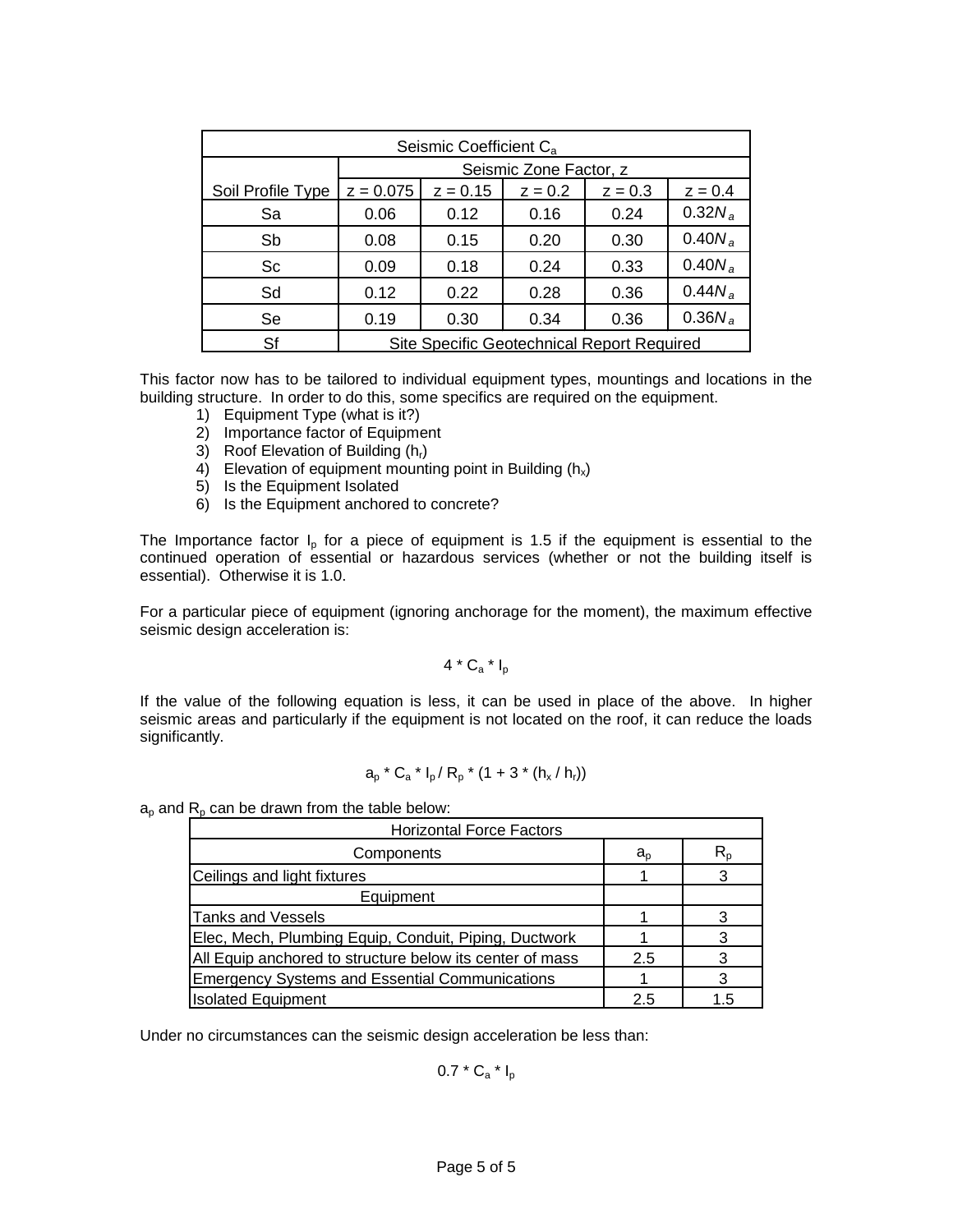If the equipment is anchored to concrete, because the anchor rating and the load factors are now based on different design factors, the load can be reduced by a factor of 1.4 (this applies to either hard mounted or isolated equipment).

If the equipment is isolated and only if it is anchored to concrete with post installed or shallow (less than 8 bolt diameter) cast in place anchors, the design load used must be doubled the above for dynamic impact reasons.

The total lateral load would then be the equipment weight multiplied by this final factor.

For restraint load estimates Worst case lateral load is: The total lateral load / number of restraints \* 2 Worst case vertical load is: For horizontal  $q < .25$ , vertical load is 0 For .25 < horizontal  $g < .5$ , vertical load is .5  $*$  horizontal load For . 5 < horizontal g < .75, vertical load is equal to the horizontal load For 1.0 < horizontal  $q$  < 2.0, vertical load is 2  $*$  horizontal load For horizontal  $q > 2.0$ , vertical load is 4  $*$  horizontal load

For general guidance, when restraint is required with this code, FHS and FLSS isolators as well as ¼" restraint cables will work for "at grade" applications in virtually all zones and with most equipment types. For equipment locations at higher elevations and the roof, particularly in higher seismic zones, it may be necessary to use separate restraints (HS-5 or 7). If attached to concrete, load spreader plates will almost certainly be required.

For non-hazardous piping and ductwork at grade, a reasonable estimate of the restraints required is (for piping) the total length of restrained pipe divided by 20 and (for ductwork) the total length of restrained duct divided by 15. For hazardous systems, the values would be about 2/3 of the above. For piping and duct at the roof, these spacings will decrease to about half of the above values. For pipes over 6" diameter in all cases, cable sizes will increase to 3/8" and for pipes over 12" diameter, the size can increase to  $\frac{1}{2}$ ".

**2000 IBC and TI 809-04**: This Code and Federal Spec represent the latest round of thinking in Seismic design. They are similar to the 97 UBC, but use new maps and factors to allow more accurate load assessments at a given site without having to research fault information. Soil factors and equipment elevation still factor into the equation.

The primary difference between TI 809-04 and the 2000 IBC is in the area of exclusions. The 2000 IBC excludes some structures and components from the seismic design scope that TI 809- 04 does not.

Current maps applicable to either specification can be quite detailed and unreadable in a small scale. To resolve this, dynamic Maps can be downloaded from the following websites: http://geohazards.cr.usgs.gov/eg/design/ibc/IBC1615-1us.pdf or short period acceleration (Ss) and http://geohazards.cr.usgs.gov/eq/design/ibc/IBC1615-2us.pdf for long period acceleration  $(S<sub>1</sub>)$ . For evaluating the attachment of Equipment and Architectural Components, the maps of interest are those that list the Maximum Short Period Spectral Response (.2 second). The maps identifying Maximum Long Period Spectral Response (1 second) are of interest to us only to determine if the structure can be exempted (IBC applications only) from seismic analysis.

It must be noted that the maps indicate the Maximum Spectral Response for long and short periods  $(S_S \& S_i)$  and not the Design Spectral Response. The ground accelerations used for the design of Architectural and Equipment's attachment are the short period (.2 second) values only  $(S<sub>s</sub>)$ . These are multiplied by the site (soil) Classification Factor ( $F<sub>a</sub>$ ) from table 1615.1.2(1) and then multiplied by a factor of 2/3 except in the case of immediate occupancy structures under **TI**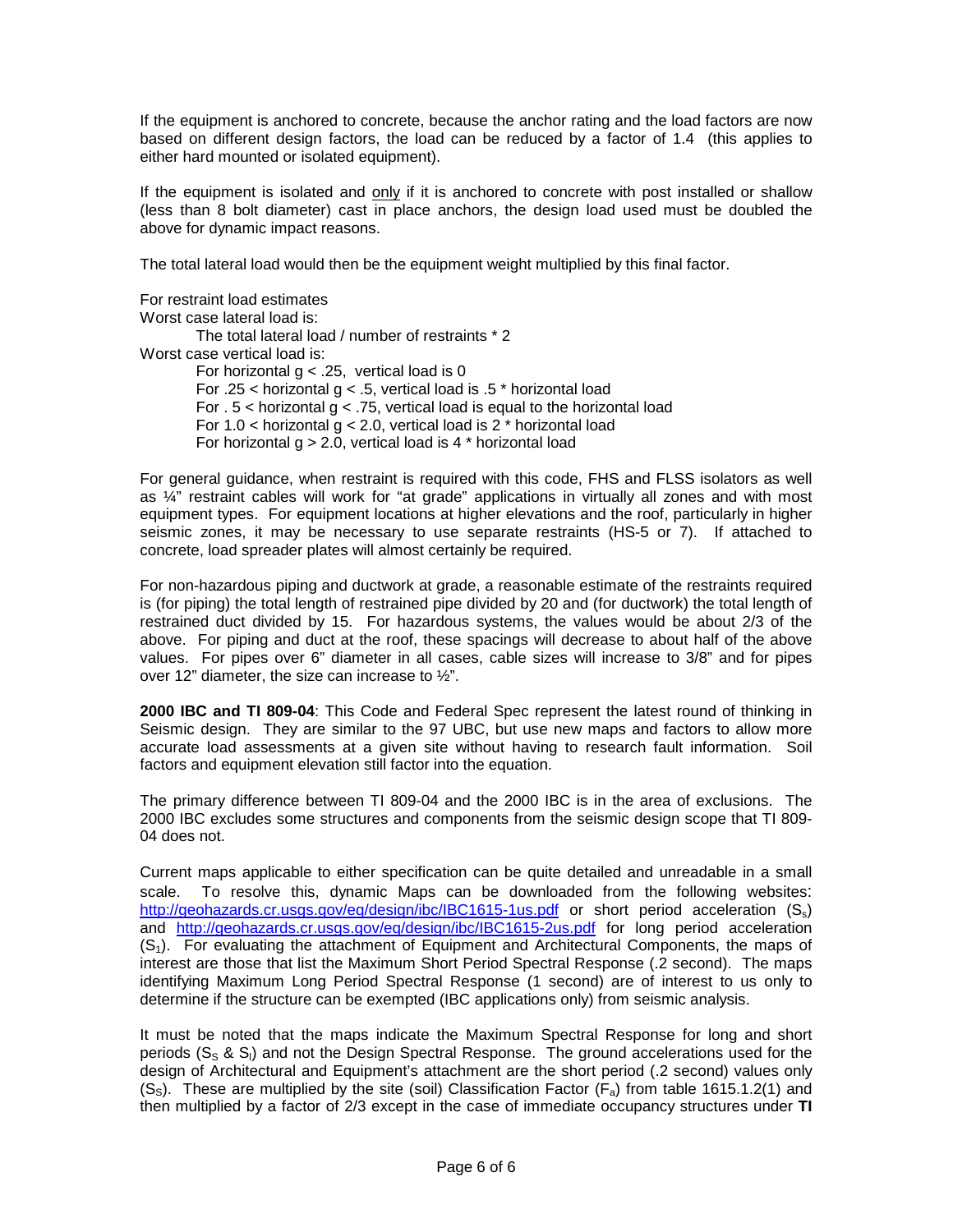**809-04**. In the **TI 809-04** immediate occupancy case ("A"), the reduction factor is increased to ¾. This, the Design Spectral Response at Short Periods or S<sub>DS</sub> is the final acceleration coefficient used in the design. The Site Factors for various soil types and mapped Acceleration Factors  $(S_S)$ are listed in the table below.

|              | Site Factor (F <sub>a</sub> ) Based on Site Class and Mapped |                                                          |        |                                                 |        |              |
|--------------|--------------------------------------------------------------|----------------------------------------------------------|--------|-------------------------------------------------|--------|--------------|
|              | Spectral Response for Short Periods $(S_s)^a$                |                                                          |        |                                                 |        |              |
| <b>Site</b>  | Soil                                                         |                                                          |        | Mapped Spectral Response Accel at Short Periods |        |              |
| <b>Class</b> | <b>Type</b>                                                  | $S_s < 0.25$   $S_s = 0.50$   $S_s = 0.75$   $S_s = 1.0$ |        |                                                 |        | $S_s > 1.25$ |
| A            | <b>Hard Rock</b>                                             | 0.8                                                      | 0.8    | 0.8                                             | 0.8    | 0.8          |
| B            | Moderate Rock                                                |                                                          |        |                                                 |        |              |
| C            | Dense Soil, Soft Rock                                        | 1.2                                                      | 1.2    | 1.1                                             |        |              |
| $D_{c}$      | <b>Stiff Soil</b>                                            | 1.6                                                      | 1.4    | 1.2                                             | 1.1    |              |
| F            | Soft Soil, Clay                                              | 2.5                                                      | 1.7    | 1.2 <sub>2</sub>                                | 0.9    | Note b       |
|              | Fill and Other                                               | Note b                                                   | Note b | Note b                                          | Note b | Note b       |

<sup>a</sup> Use straight line interpolation for intermediate values of mapped spectral acceleration

**b** Site specific geotechnical investigation and dynamic site response analyses shall be performed to determine values <sup>c</sup> In lieu of geotechnical data an in cases where Site Class E or F are not expected, Site Class D shall be assumed.

A similar Table exists for Long Period Response  $S_{D1}$ . It is computed in the same manner (2/3  $S_1$ )  $x F_v$ ). For our purposes, this is a second screen that must be met to exempt a project from the need to perform a seismic analysis. The table is shown below.

|              | Site Factor (F <sub>v</sub> ) Based on Site Class and Mapped |                                                                             |                                                        |        |        |        |  |
|--------------|--------------------------------------------------------------|-----------------------------------------------------------------------------|--------------------------------------------------------|--------|--------|--------|--|
|              | Spectral Response for Long Periods $(S_1)^a$                 |                                                                             |                                                        |        |        |        |  |
| <b>Site</b>  | Soil                                                         |                                                                             | <b>Mapped Spectral Response Accel at Short Periods</b> |        |        |        |  |
| <b>Class</b> | Type                                                         | $S_e = 0.3$<br>$S_e = 0.4$<br>$S_{s} > 0.5$<br>$S_{s}$ < 0.1<br>$S_e = 0.2$ |                                                        |        |        |        |  |
| A            | Hard Rock                                                    | 0.8                                                                         | 0.8                                                    | 0.8    | 0.8    | 0.8    |  |
| B            | Moderate Rock                                                | 1.0                                                                         | 1.0                                                    | 1.0    | 1.0    | 1.0    |  |
| C            | Dense Soil, Soft Rock                                        | 1.7                                                                         | 1.6                                                    | 1.5    | 1.4    | 1.3    |  |
| $D_{\rm c}$  | <b>Stiff Soil</b>                                            | 2.4                                                                         | 2.0                                                    | 1.8    | 1.6    | 1.5    |  |
| Е            | Soft Soil, Clay                                              | 3.5                                                                         | 3.2                                                    | 2.8    | 2.4    | Note b |  |
| F            | Fill and Other                                               | Note b                                                                      | Note b                                                 | Note b | Note b | Note b |  |

<sup>a</sup> Use straight line interpolation for intermediate values of mapped spectral acceleration

<sup>b</sup> Site specific geotechnical investigation and dynamic site response analyses shall be performed to determine values

<sup>c</sup> In lieu of geotechnical data an in cases where Site Class E or F are not expected, Site Class D shall be assumed.

Levels of Seismic Concern are identified in the new code as "**Seismic Design Category**". These are a function of the structure's end use and the ground acceleration coefficient. A rough definition of the 3 possible Use Groups (I, II and III) is as follows: Group III is an Emergency Treatment, an Essential Service structure or a structure containing potentially Hazardous Material. Group II is a high occupancy structure or non-Essential Utilities. Group I is what is left. Below are 2 Tables from the code indicating the Seismic Design Categories for various conditions. The Seismic Design Category appropriate for a project is the highest letter value obtained from the 2 tables below.

| Seismic Design Category based on |   |   |   |  |
|----------------------------------|---|---|---|--|
| .2 Second Response Accelerations |   |   |   |  |
| Seismic Use Group                |   |   |   |  |
| S <sub>DS</sub> Value            |   |   |   |  |
| $S_{DS}$ < 0.167g                | А | А |   |  |
| 0.167g $\leq S_{DS} \leq 0.33g$  | в | в | C |  |
| 0.33< $S_{DS}$ <0.50q            | C | C | D |  |
| $0.50q< S_{DS}$                  | n | n | n |  |
| $0.75g < S_1^a$                  |   |   |   |  |

| Seismic Design Category based on  |   |                   |   |  |
|-----------------------------------|---|-------------------|---|--|
| 1.0 Second Response Accelerations |   |                   |   |  |
|                                   |   | Seismic Use Group |   |  |
| S <sub>D1</sub> Value             |   |                   |   |  |
| $S_{D1}$ < 0.067g                 | А | А                 | А |  |
| 0.067g $\leq S_{D1} \leq 0.133g$  | B | в                 | C |  |
| $0.133 \le S_{D1} \le 0.209$      | C | C                 | D |  |
| $0.20q_{\leq}S_{D1}$              | D | D                 | n |  |
| $0.75q < S1$ <sup>a</sup>         | F | F                 |   |  |

<sup>a</sup>S<sub>1</sub> is Mapped Max Considered Spectral Response

<sup>a</sup>S<sub>1</sub> is Mapped Max Considered Spectral Response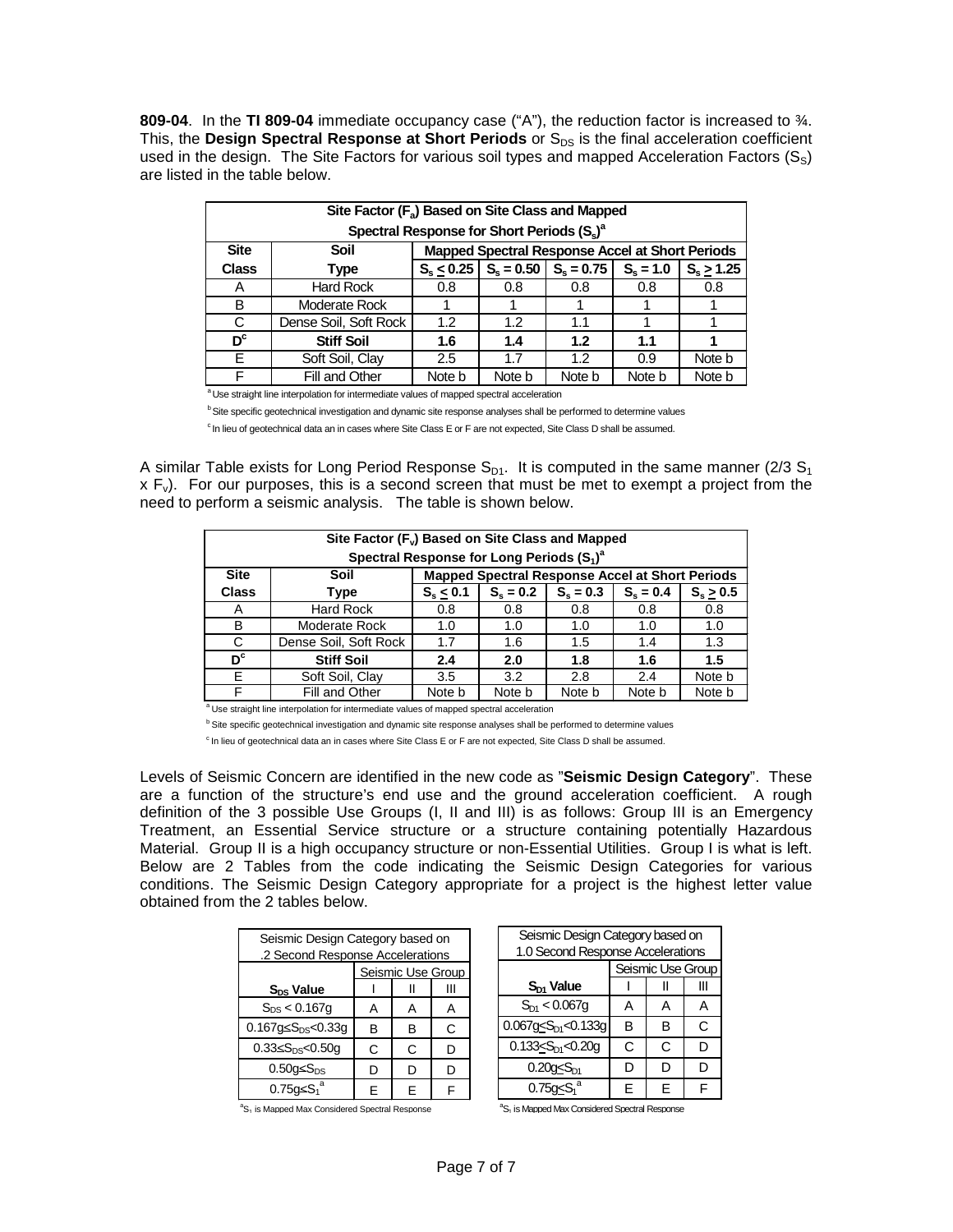The **Importance Factor** in the **2000 IBC** or **TI 809-04** document is now tied more closely to the use of the equipment rather than the use of the structure. There are 2 levels of importance (1.0 and 1.5). The Importance Factor of 1.5 is used under the following conditions:

- 1) The component is a Life-Safety Component that must function after an Earthquake
- 2) The component contains hazardous or flammable material in excess of exempted limits.
- 3) Storage Racks in structures that are open to the public (Home Depot for example)
- 4) Components needed for continued operation of Group III Occupancy Structure.

All other conditions use an Importance Factor of 1.0.

In the case of the **2000 IBC**, the occasions when it is not necessary to have seismic restraint are:

#### **Entire Structures (and contents) that are exempted from Seismic review are:**

- 1) Group R-3, Single family stand alone residential structures not more than 3 stories in height, in areas where the mapped  $S_{DS}$  value is less than .5g.
- 2) Agricultural storage structures intended only for incidental human occupancy.
- 3) All structures where the mapped  $S_{DS}$  value is less than .167g and the mapped  $S_{D1}$ value is less than .067g.

### **Mechanical/Electrical Components and Arch Elements exempted from Seismic review are:**

- 1) All non-structural mechanical components and architectural elements in structures that fall into Seismic Design Category A or B.
- 2) All mechanical components in structures that fall into Seismic Design Category C and where the Importance Factor is1.0
- 3) All architectural elements in structures that fall into Seismic Design Category C and where the Importance Factor is1.0, and there are fewer than 3 stories.

#### **Specific Component exemptions for Mechanical/Electrical Equipment are:**

- 1) All components (no matter what Seismic Design Category) with an Importance Factor of 1.0 weighing less than 400 lb, mounted to the floor with legs under 4' in height, connected via flexible connections between components and associated ductwork, piping, etc. and not critical to the continued operation of the structure.
- 2) Mechanical and Electrical components in Seismic Design Categories D and E that weigh 20 lb or less (no matter where mounted), that are connected via flexible connections between components and associated ductwork, piping, etc., where the Importance Factor does not exceed 1.0.
- 3) Ductwork that is less than 6 sq ft in area for the full length of a run where the Importance Factor does not exceed 1.0 (no matter what Seismic Design Category) and the motion induced by a seismic event will not result in contact with other components.
- 4) All ductwork that is suspended on hangers 12" or less in length for the full length of a run with a non-moment generating connection to the structure and where the Importance Factor does not exceed 1.0 (no matter what Seismic Design Category) and motion induced by a seismic event will not result in contact with other components.
- 5) High deformability piping in all Seismic Design Categories that is 3.0 inches or less in diameter and has an Importance Factor of 1.0. (Note: High deformability is a measure of ductility as defined in the code section 1602.1.) (Note: if trapeze mounted and the accumulative total area of the pipes supported is less than 5", no restraint is required.)
- 6) High deformability piping in Seismic Design Category C that is 2.0 inches or less in diameter with an Importance Factor of 1.5. (Note: if trapeze mounted and the accumulative total area of the pipes supported is less than 3.2", no restraint is required.)
- 7) High deformability piping in Seismic Design Category D or E that is 1.0 inch or less in diameter, with an Importance Factor of 1.5.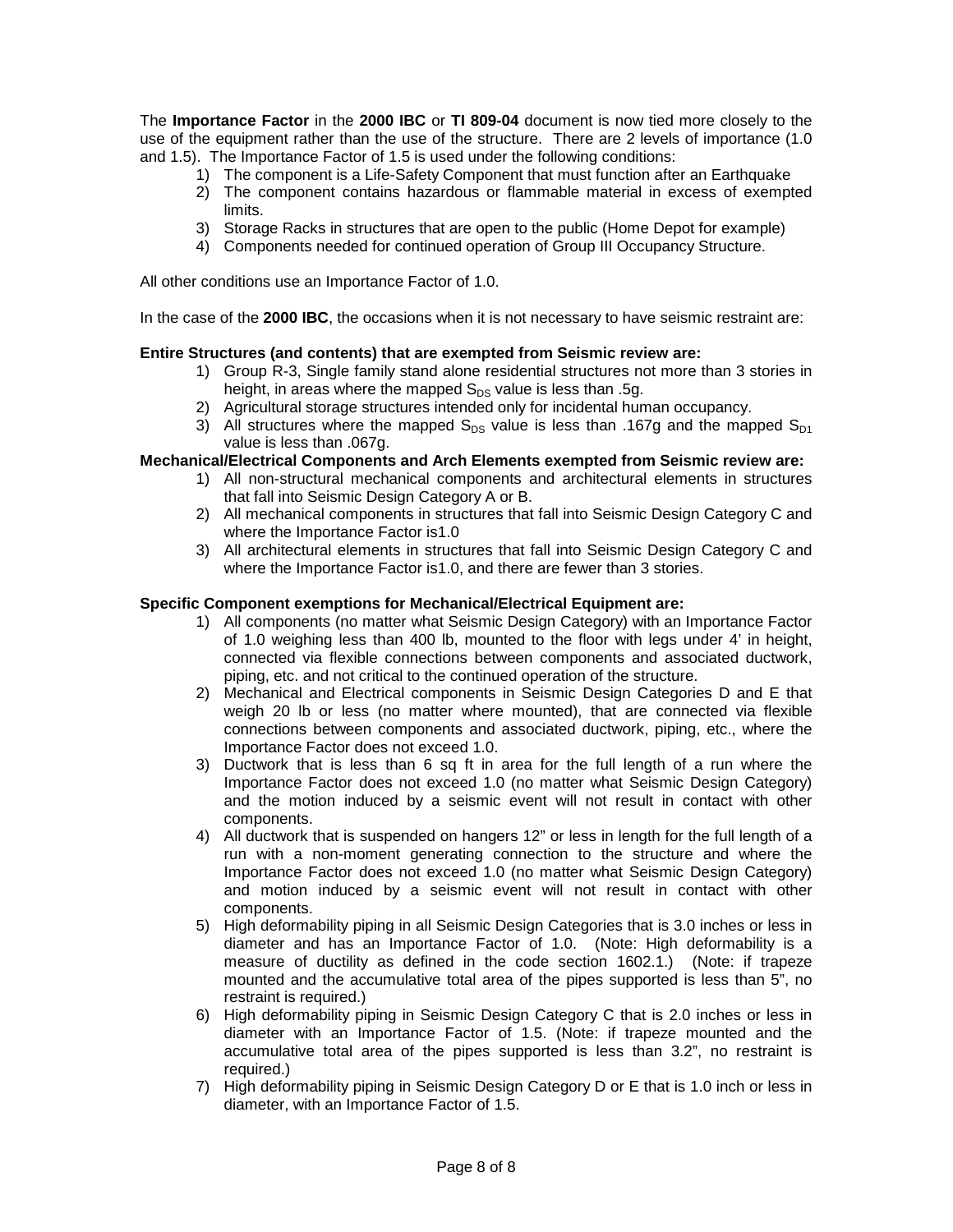- 8) All piping that is suspended on hangers 12" or less in length (from the top of the pipe) with a non-moment generating (swivel) connection to the structure, for all Importance Factors and Seismic Design Categories.
- 9) Any component that is supported from above by chains or other non-moment generating connection provided it cannot be damaged by or cannot damage any other component and has a supporting connection designed to take at least 3 times the operating weight.

# **Specific Component exemptions for Architectural Elements are:**

- 1) Components supported on chains or otherwise suspended from the structural system above, as long as they are capable of moving a minimum of 12" or a swing of 45 degrees without damage or contact with an obstruction, and as long as the gravity design load used, when sizing the attachment hardware, is 3g.
- 2) All Partitions under 6 ft in height or Partitions under 9 ft in height with an equivalent Seismic load of less than 5 psf.

# **Other**

1) Equipment installed in line and hard mounted to the ductwork and that weighs 75 lb or less can be restrained as though it is part of the duct (no separate restraints are required).

In the case of the **TI 809-04** spec, the occasions when it is not necessary to have seismic restraint are considerably fewer. There are no exemptions for entire structures or general equipment types and there are only a few for specific components as follows:

# **Specific Component exemptions for Mechanical Equipment are:**

- 1) Piping in Seismic Design Category "A"
- 2) Piping in Seismic Design Category "B" in structures that are not categorized as essential or hazardous.
- 3) Gas piping under 1" diameter
- 4) Piping in boiler and mechanical rooms of less than 1-1/4" diameter
- 5) All other piping of less than 2-1/2" diameter
- 6) All electrical conduit of less than 2-1/2" diameter
- 7) Ductwork that is less than 6 sq ft in area
- 8) All ductwork that is suspended on hangers 12" or less in length for the full length of a run with a non-moment generating connection to the structure.
- 9) All piping that is suspended on individual hangers 12" or less in length (from the top of the pipe) with a non-moment generating (swivel) connection to the structure.

### **Estimating Seismic forces:**

The basic Design Force Equation (g's) used in both the **2000 IBC** and **TI 809-04** is:

# $F_p = ((0.4a_pS_{DS})/(R_p/I_p)/(1+2z/h)$

Where:  $F_p$  is the Horizontal Design Seismic Load

- $a<sub>p</sub>$  is the component amplification factor drawn from the Component Coefficient Table
- $S_{DS}$  is the design spectral response at short periods as previously determined.
- $R<sub>p</sub>$  is the Component response modification factor drawn from the Component Coefficient Table below
- I<sub>p</sub> is the component importance factor as previously determined.
- z is the component elevation above grade in the building or structure
- h is the average roof height of the structure above grade.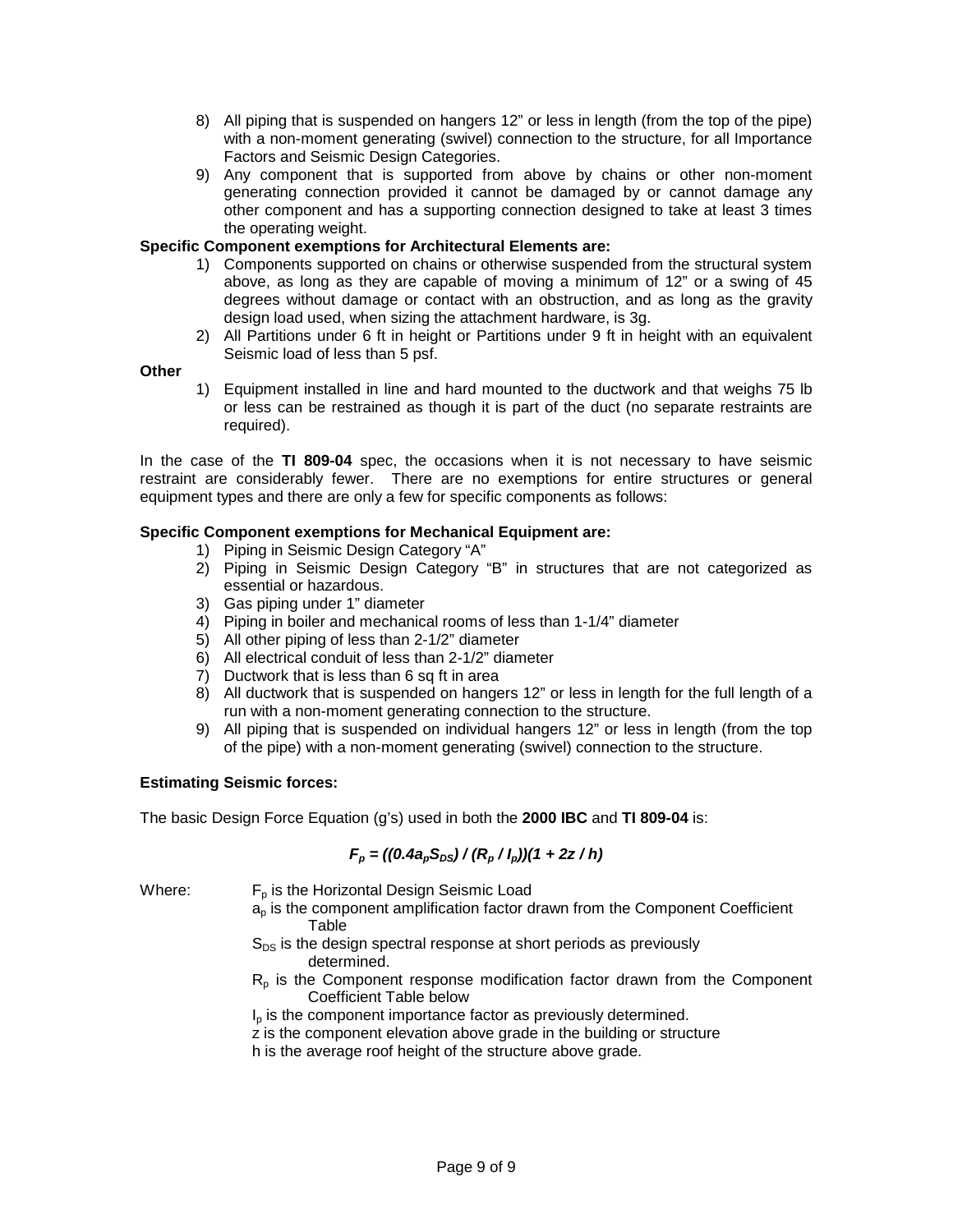| <u>Component Coemcients</u><br>Mechanical and Electrical Component or Element | a,  | $R_p$ |
|-------------------------------------------------------------------------------|-----|-------|
| General Mechanical                                                            |     |       |
| Boilers and furnaces                                                          | 1.0 | 2.5   |
| Pres Vessels, Stacks, Cantilevered Chimneys                                   | 2.5 | 2.5   |
| Other                                                                         | 1.0 | 2.5   |
| Mfg and Process Equipment                                                     |     |       |
| General                                                                       | 1.0 | 2.5   |
| Conveyors                                                                     | 2.5 | 2.5   |
| Piping                                                                        |     |       |
| High deformability elements and attachments                                   | 1.0 | 3.5   |
| Limited deformability elements and attachments                                | 1.0 | 2.5   |
| Low deformability elements or attachments                                     | 1.0 | 1.25  |
| <b>HVAC</b> Equipment                                                         |     |       |
| Vibration isolated                                                            | 2.5 | 2.5   |
| Non-vibration isolated                                                        | 1.0 | 2.5   |
| Mounted in line with ductwork                                                 | 1.0 | 2.5   |
| Elevator & Escalator Components                                               | 1.0 | 2.5   |
| <b>Trussed Towers</b>                                                         | 2.5 | 2.5   |
| General Electrical                                                            |     |       |
| Distribution Systems                                                          | 1.0 | 3.5   |
| Equipment                                                                     | 1.0 | 2.5   |
| Lighting Fixtures                                                             | 1.0 | 1.25  |
| Architectural Component or Element                                            |     |       |
| Interior Non-Structural Walls and Partitions                                  |     |       |
| Plain (unreinforced) masonry                                                  | 1.0 | 1.25  |
| Other                                                                         | 1.0 | 2.5   |
| Ceilings                                                                      | 1.0 | 2.5   |
| <b>Access Floors</b>                                                          |     |       |
| Floors (built on and affixed to seismic frame)                                | 1.0 | 2.5   |
| Other                                                                         | 1.0 | 1.25  |
| <b>Flexible Components</b>                                                    |     |       |
| High Deformability                                                            | 1.0 | 3.5   |
| Limited Deformability                                                         | 2.5 | 2.5   |
| Low Deformability                                                             | 2.5 | 1.25  |

**Com p onent Coefficients**

When anchoring components to concrete using shallow embedment anchors (those with an embedment length to diameter ratio of less than  $\overline{8}$ ), an R<sub>p</sub> value of 1.5 is to be used and overides the value identified in the Component Coefficient table.

Although the above is the prime equation used to determine the design force, the code also contains a maximum and minimum screen value that must be checked. The maximum design limit is:

$$
F_p = 1.6 S_{DS} I_p
$$

And the minimum design limit is:

$$
F_p = 0.3 S_{DS} I_p
$$

#### Vertical Force Component

For our purposes, it can be assumed that a vertical force component must be factored into the restraint analysis. Its value would be:

$$
F_{\rm pv} = 0.2~\rm S_{DS}
$$

#### *Force Tailoring Factors*

In order to apply the above forces, there are additional factors that may be applicable, depending on the component being analyzed and the method of attachment used.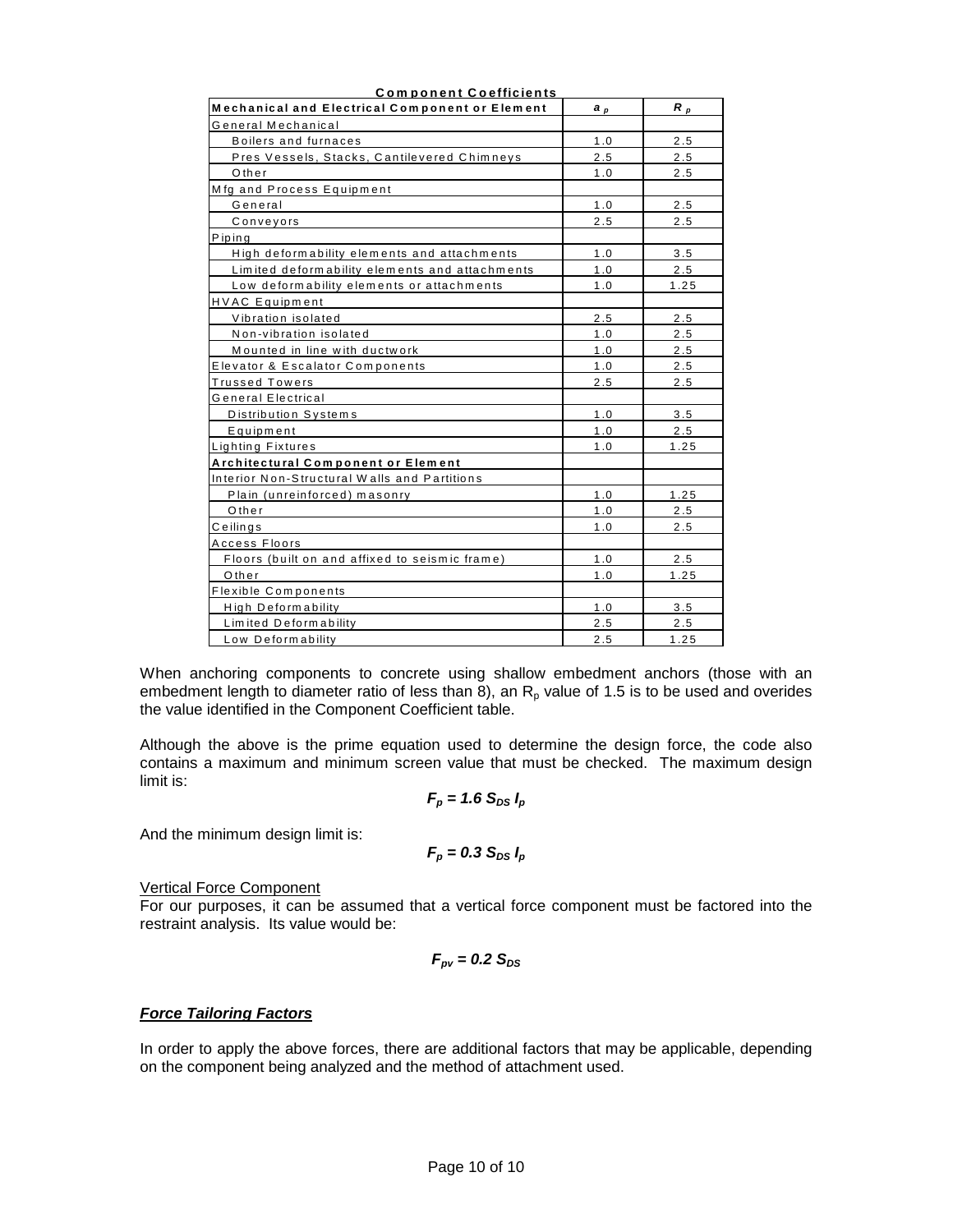- 1) As with the 97 UBC, he outputted forces from the above equations are working strength based figures. Because of this, it can be reduced by a factor of 1.4 when computing concrete anchorage loads (working stress based ratings). It comes into play when evaluating connections using the older ASD (Allowable Stress Design) bolt allowables, connections to timber with lag screws or connections to concrete with post installed anchors.
- 2) Permitted design loads and resulting stresses in the attachment hardware can be increased by a factor of 1.33 for short term wind and seismic load applications when working with working stress based allowables.
- 3) Shallow embedment anchors must be sized to withstand 1.95 (or 1.3 x Rp (where Rp equals 1.5)) times the computed design load.
- 4) For Mechanical or Electrical equipment that is supported on vibration isolation systems, the Design Lateral force shall be taken as  $2 F<sub>p</sub>$

Consolidating the above into simple understandable equations, we get the following:

Using the previously determined design force  $F_p$ , steel and bolt and fastener allowables as per LFR, ASD and/or published post installed anchor allowables per ICBO

- 1) Rigid Equipment Connection via Through Bolts using the ASD Bolt Allowables: Lateral Design Load =  $F_p$  / 1.4, but increase Bolt Allowables by multiplying by 4/3 Vertical Design Load =  $F_{\text{pv}}/1.4$ , but increase Bolt Allowables by multiplying by 4/3
- 2) Rigid Equipment Connection to Concrete with Post Installed Anchors using ICBO Anchor Ratings (Non OSHPD Applications):

#### *Shallow embed anchors (< 8 dias)*

Lateral Design Load = 1.95 x  $F_p/$  1.4, but increase Anchor Allowables by multiplying by 4/3 Vertical Design Load = 1.95 x  $F_{py}$ / 1.4, but increase Anchor Allowables by multiplying by 4/3 *Standard embed anchors (>= 8 dias)* 

Lateral Design Load = 1.3 x  $F_p/$  1.4, but increase Anchor Allowables by multiplying by 4/3 Vertical Design Load = 1.3 x  $F_{pv}$ / 1.4, but increase Anchor Allowables by multiplying by 4/3

3) Rigid Equipment Connection to Concrete with Post Installed Anchors using ICBO Special Inspection Anchor Ratings (OSHPD Applications):

*Shallow embed anchors (< 8 dias)* 

Lateral Design Load =  $1.95 \times F_p / 1.4$ Vertical Design Load =  $1.95 \times F_{\text{pv}}/ 1.4$ *Standard embed anchors (>= 8 dias)*  Lateral Design Load =  $1.3 \times F_p / 1.4$ Vertical Design Load =  $1.3 \times F_{\text{pv}}/1.4$ 

- 4) Rigid Equipment Connection to wood with Lag Screws as rated per ASD: Lateral Design Load =  $F_p/$  1.4, but increase Anchor Allowables by 1.6 Vertical Design Load =  $F_{pv}/ 1.4$ , but increase Anchor Allowables by 1.6
- 5) Isolated Equipment Connection via Through Bolts using the ASD Bolt Allowables: Lateral Design Load =  $2 \times F_p / 1.4$ , but increase Bolt Allowables by multiplying by 4/3 Vertical Design Load = 2 x  $F_{pv}$  1.4, but increase Bolt Allowables by multiplying by 4/3
- 6) Isolated Equipment Connection to Concrete with Post Installed Anchors using ICBO Anchor Ratings (Non OSHPD Applications):

### *Shallow embed anchors (< 8 dias)*

Lateral Design Load =  $3.9 \times F_p/ 1.4$ , but increase Anchor Allowables by multiplying by  $4/3$ Vertical Design Load = 3.9 x  $F_{pv}$ / 1.4, but increase Anchor Allowables by multiplying by 4/3